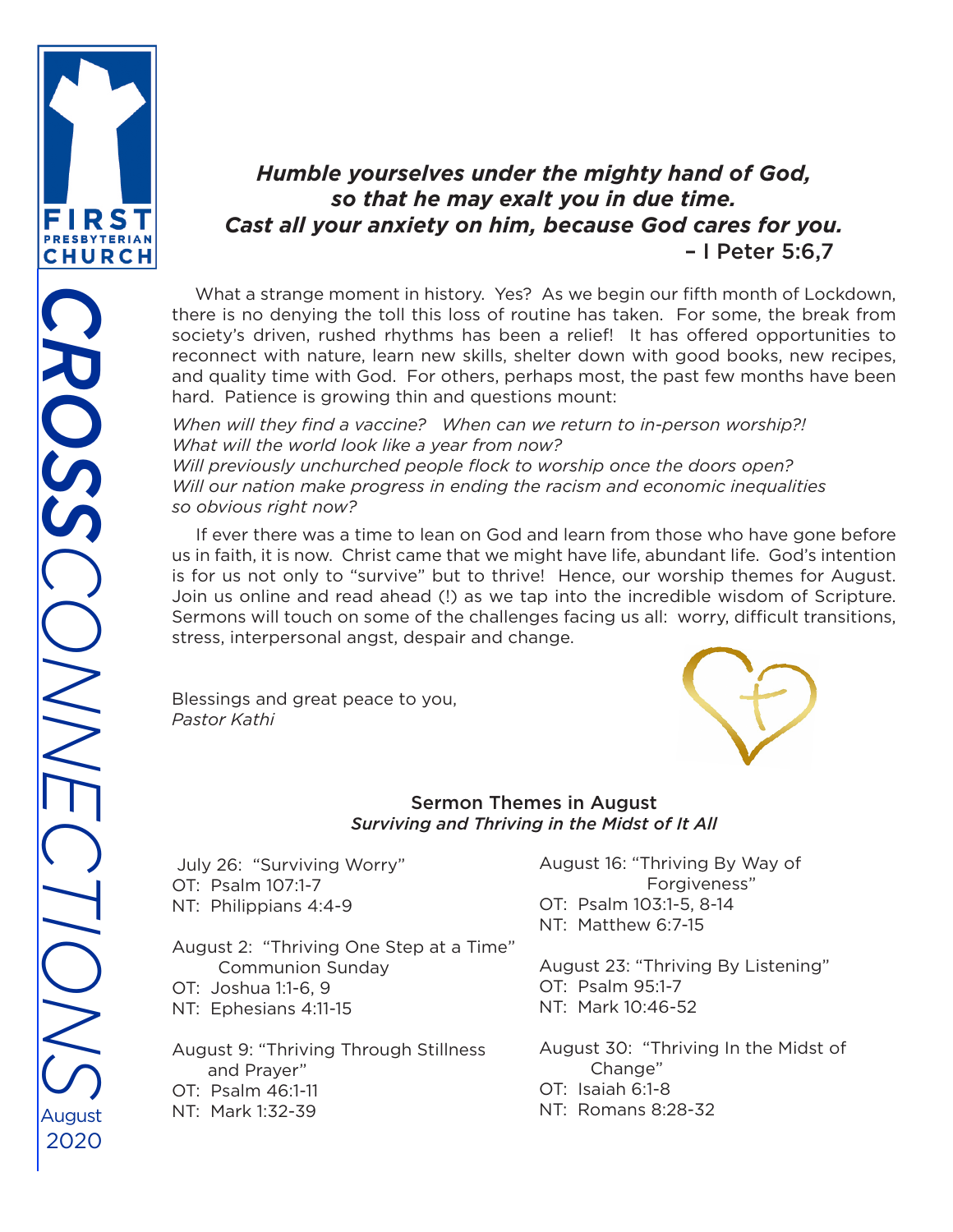## *• Update from the Immokalee Fair Housing Alliance*

 The Immokalee Fair Housing Alliance, Inc. (IFHA) is happy to announce a resounding "YES" vote from the Collier County Planning and Zoning Commission July 9 to build 128 decent, safe, hurricaneresistant, rental units for low-income farmworker families in Immokalee. Peace River Presbytery, its churches and members exceeded the challenge to contribute \$100,000



to start Immokalee Fair Housing on its way to purchasing the ten acres in Immokalee. In September, they expect to close and begin the infrastructure.

 Short term, IFHA is dedicated to solving the problems of families living in unsafe and unhealthy conditions, families forced to live with strangers in the house, broken appliances and other fixtures, lack of play and study areas, and rents consuming 50-60% of the family's income per month. Especially in these times of coronavirus, the population has experienced mass contagion due to overcrowded living conditions.

 Long term, IFHA hopes for a community with pre- and after-school care, playgrounds, computer access, homework assistance, adult education, religious services and affordable rents. Children will do better in school. Families

will be safer and healthier.

 Housing has been the missing link for many years in assisting farmworker families to escape poverty and exploitation. Lower rents will free up needed money to buy food, clothing, medicines, and other necessities. The ripple effect will be economic

growth and stability for the city of Immokalee.

 IFHA, Inc. is a 501(c)3 organization and this project will be entirely funded by foundation grants, individual and organization donations. There will be no mortgage and IFHA will be exempt from paying real estate tax. Take a look at the IFHA website for more information: www.ifha.info

 IFHA is grateful to the churches of Peace River Presbytery for your prayers and faith in their mission and giving them the jumpstart to do what the Lord is calling them to do. First Presbyterian Church is a partner in this endeavor. Any questions can be directed to Carleton Cleveland (203) 247-9118 or Alan Penick (941) 735-1231.



 One of our First Presbyterian parishioners recently wrote to our Stephen Ministry Team:

*I was a wreck:*

- *• too sick to be able to enjoy my life,*
- *• too old to continue pretending being someone I'm not,*
- *• too sad,*
- *• too ashamed,and*
- *• too many too's.*

*I finally reached out and found, first, one hand and then another reaching back. There has been no judgment, just acceptance of me and the desire to know me and help me find myself . . . .* 

#### *They are Stephen Ministers.*

*Sisters and brothers, God has given us a tremendous resource, both spiritually and practically, to help us through both the small and large problems we may face as we walk with the Lord.*

*Please don't pass up the opportunity to walk a few steps, a block, or even a few miles with someone who will genuinely care for you. My brothers have walked quite a few miles with me, and I have been BLESSED!*

 If you or someone you know needs a Stephen Minister, please call the church office (941- 955-8119) to speak with Cheryl Track, Faith Community Nurse or Steven Phillips, Director of Music Ministries and Congregational Care.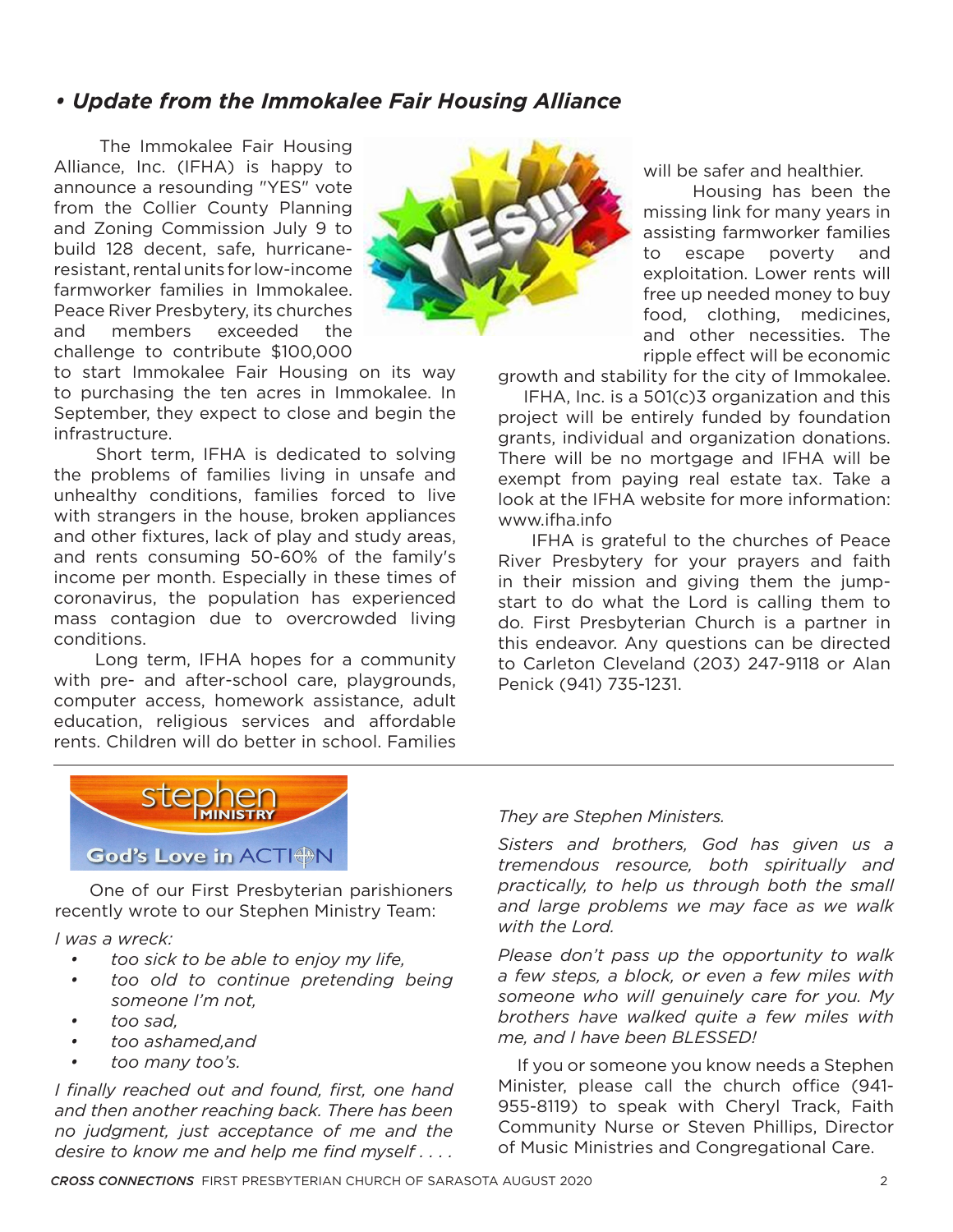

 *submitted by Dorothy Murphy SURE Team Leader*

#### FPC SURE Annual Justice Ministry Listening Process (House Meetings)

 One way love is shown to friends and neighbors is to listen when they speak and share their concerns. We listen and learn as they share what is negatively impacting their daily lives.

 The SURE justice ministry gathers every fall to do this. All 23 SURE congregations invite their congregants to House Meetings which involve the listening process. Our justice ministry comes together in small group gatherings. Most likely, this year house meetings will be done virtually.

 We consider biblical inspiration for justice ministry, share stories of community problems, and consider next steps for making our community more like the one God intends it to be.

 Stay tuned as the FPC Peace & Justice Ministry Team will be releasing the dates for this fall's house meetings. In this time of isolation and despair, it is more important than ever that we join our voices together to tackle serious problems in Sarasota: the high cost of housing, the rate of school suspensions, and the problems related to the criminal justice system.

#### Exciting Restorative Practices Update

 At SURE'S urging, the Sarasota County School District has agreed to grow the restorative practices pilot program by adding three new locations: Brentwood, Atwater and Tuttle Elementary Schools. This means an additional 2,500 children will be given the advantage of participating in this skill-building program. Eight schools are now involved, bringing the total to about 8,000 students. With restorative practices training, teachers are given a needed and additional tool to practice in their classrooms. When problems arise, students put to practice what they have learned in their listening circles. Our SURE goal is to significantly decrease the number of out-of-school suspensions.

#### Criminal Justice Meeting with Sarasota Police Chief DiPino

 Chief Bernadette DiPino met virtually for one hour with the SURE criminal justice research team. Rev. Laurie Etter, First Congregational Church UCC and chair of the committee, submitted a list of questions to the chief prior to the meeting. Chief DiPino talked about going forward, deepening the trust in the community and strengthening the accountability of her officers. Chief DiPino, along with Sarasota County Sheriff Knight, know SURE's continued concern that too many adults are being arrested for first-time nonviolent offenses.

*Let us not love with words or tongue but with actions and truth.* - 1 John 3:18

#### *• Dial Hope*

 Dial Hope is a daily devotional program, founded by the late Dr. Roger Kunkel,

former parish associate of our church. For encouragement and hope, every single day, please dial 941-955-8929 or go to dialhope.org.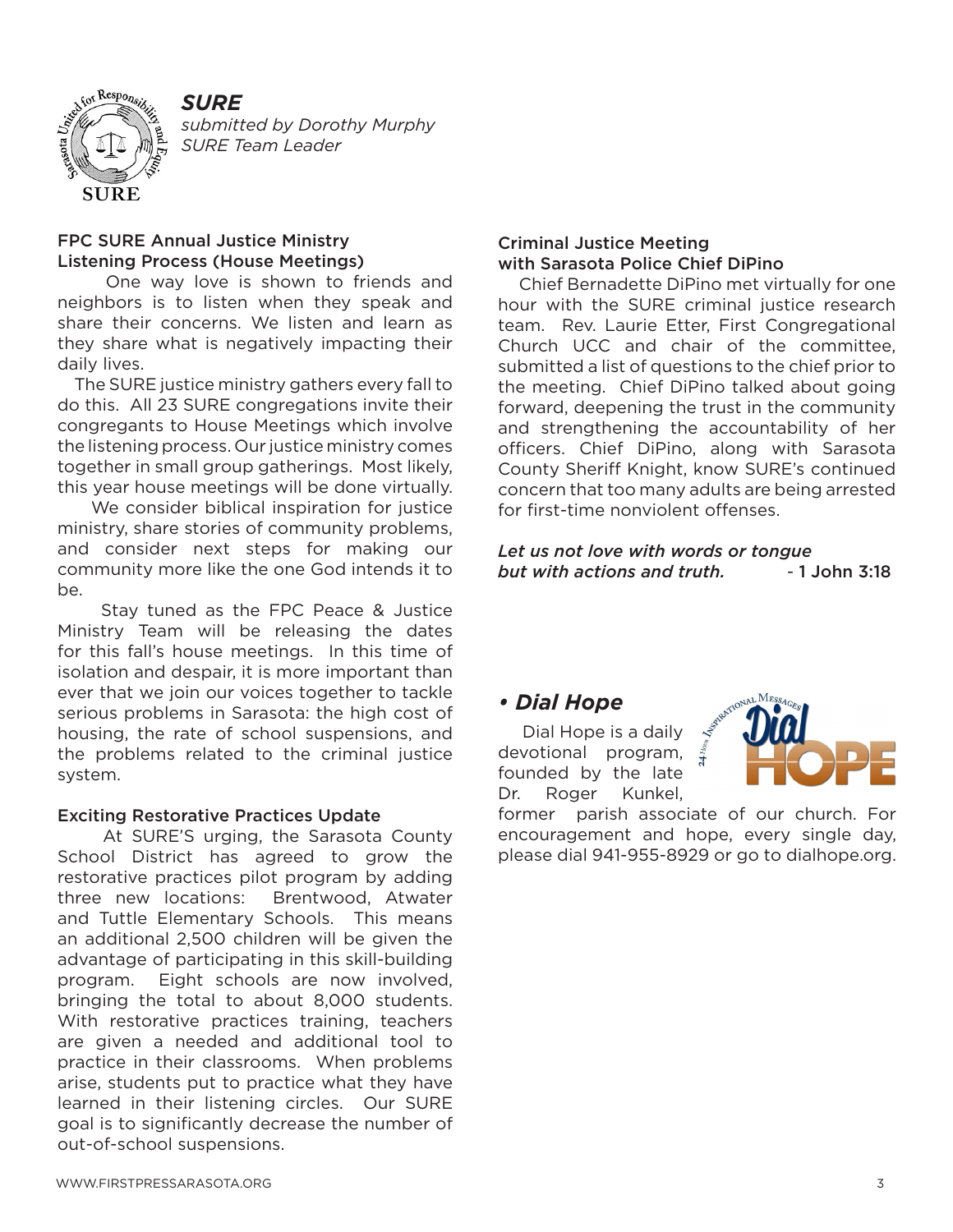*• Invest in Children*



# *Breaking News*

 With great concern and careful consideration, the Invest in Children Steering Committee has decided to suspend our volunteer participation with Brentwood Elementary School until a safer time. We are sad to announce this, but give thanks to our many volunteers, and ask for prayers for all the students, teachers and staff everywhere who will return to school during the COVID-19 pandemic.

Thanks, too, for the outpouring of supplies for the students at Brentwood! Since the beginning of the Sarasota County school year has been delayed, we are extending the deadline for dropping off supplies at the church on Monday - Friday, 9:00 a.m. - 12:00 p.m. noon until Friday, August 7. These are the most needed supplies:

> Backpacks — Bike Helmets — Dry-erase or Washable Markers — Tissues Glue Sticks — Mechanical Pencils — 24-pack Crayons Pocket Folders — Individual Pencil Sharpeners

If you aren't able to "shop and drop," you may send a check to the church made out to First Presbyterian Church with "Brentwood Supplies" in the memo line. While we can't provide volunteers to the school at this time, we can still share an abundant assortment of supplies. Thank you!

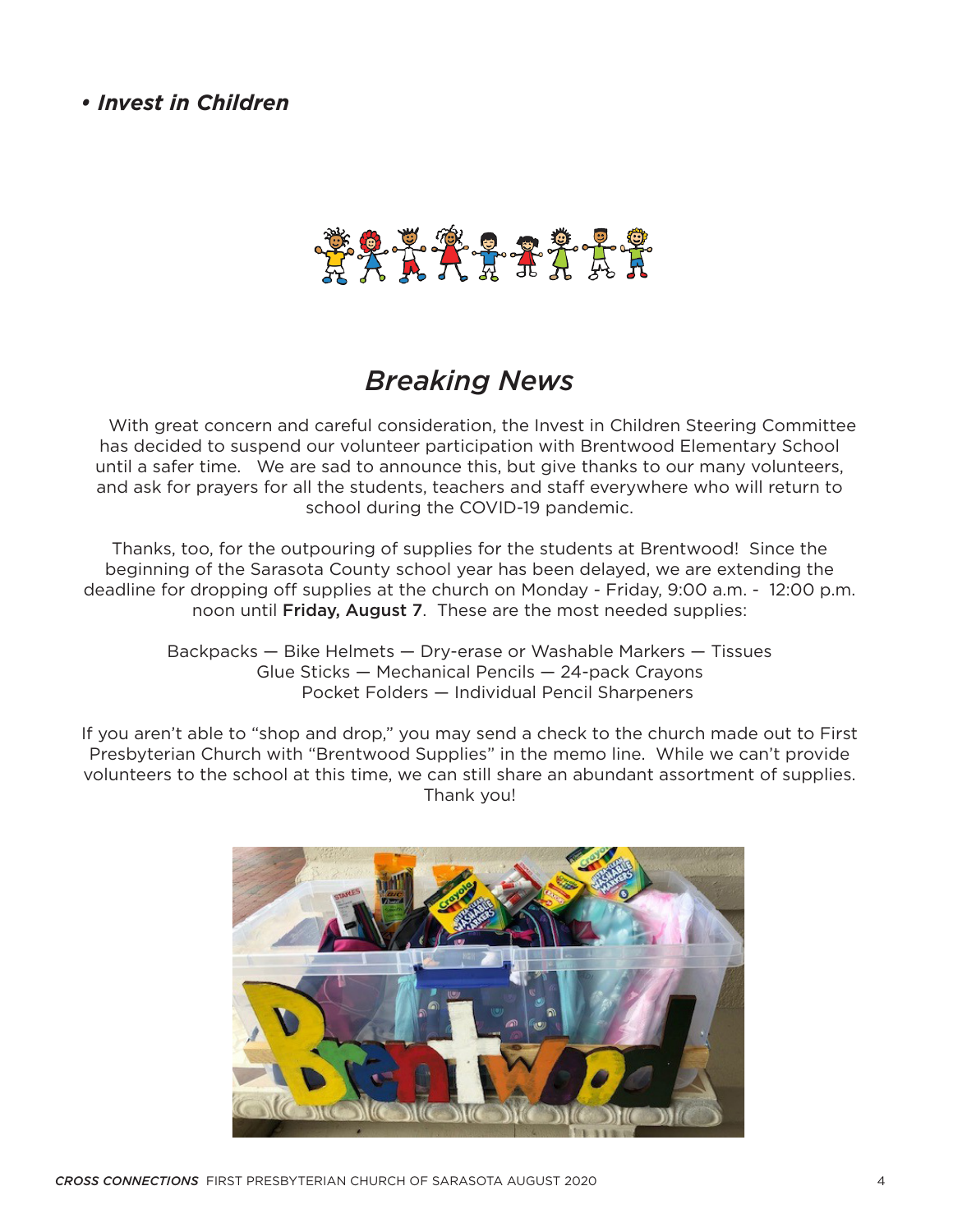

## *• American Cancer Society Update: Diet and Physical Activity Guidelines for Cancer Prevention*

 *submitted by Cheryl Track, Faith Community Nurse*

 The American Cancer Society cancer prevention recommendations are revised regularly as evidence emerges. They are created by a volunteer committee comprised by a diverse group of experts from multiple sectors. The committee reviewed the evidence on diet and physical activity on cancer risk.

## *Physical Activity*

Previous: Adults should engage in at least 150 minutes of moderate-intensity or 75 minutes of vigorous-intensity activity each week.

New: Adults should engage in 150-300 minutes of moderate-intensity or 75-150 minutes of vigorous-intensity physical activity per week; achieving or exceeding the upper limit of 300 minutes is optimal.

#### *Diet*

**Previous:** Consume a healthy diet, with an emphasis on plant foods.

- Choose foods and beverages in amounts that help achieve and maintain a healthy weight.
- Limit consumption of processed meat and red meat.
- Eat at least 2.5 cups of vegetables and fruits each day.
- Choose whole grains instead of refined grain products.

New: Follow a healthy eating pattern at all ages. A healthy eating pattern includes:

- Foods that are high in nutrients in amounts that help achieve and maintain a healthy body weight;
- A variety of vegetables—dark green, red, and orange, fiber-rich legumes (beans and peas), and others;
- Fruits, especially whole fruits with a variety of colors; and
- Whole grains.

A healthy eating pattern limits or does not include red and processed meats; sugarsweetened beverages; or highly processed foods and refined grain products.

### *Alcohol*

Previous: If you drink alcoholic beverages, limit consumption. Drink no more than 1 drink per day for women or 2 per day for men.

New: It is best not to drink alcohol. People who do choose to drink alcohol should limit their consumption to no more than 1 drink per day for women and 2 drinks per day for men.

 The guideline continues to reflect the current science that dietary patterns, not specific foods, are important to reduce the risk of cancer and improve overall health. There is no one food or even food group that is adequate to achieve a significant reduction in cancer risk. Current and evolving scientific evidence supports a shift away from a nutrient-centric approach to a more holistic concept of dietary patterns. People eat whole foods –not nutrients- and evidence continues to suggest that it is healthy dietary patterns that are associated with reduced risk for cancer, especially colorectal and breast cancer.

 What small changes can you start making this week to reduce your risk of cancer? Share them with a friend, or me, and let's be accountable to each other for a healthy lifestyle!

Taken from Article: *American Cancer Society Guideline for Diet and Physical Activity for Cancer Prevention; CA Cancer J Clin 2020 DOI 10.3322/ caac.21591*

## *• SunCoast Blood Drive Rescheduled for Sunday, August 30*

 Due to blood bank staff needed in-house to help with plasma donations to help those who are hospitalized with COVID-19, all drives have been cancelled for four weeks. The First Presbyterian drive is rescheduled for Sunday, Sunday, August 30, 8:30 a.m. - 1:00 p.m. Contact Cheryl Track, faith community nurse, (941) 320- 3828, to schedule. If you would like to donate at one of the SunCoast Blood Bank locations, please tell them you are from First Presbyterian and our church code for donations is #186.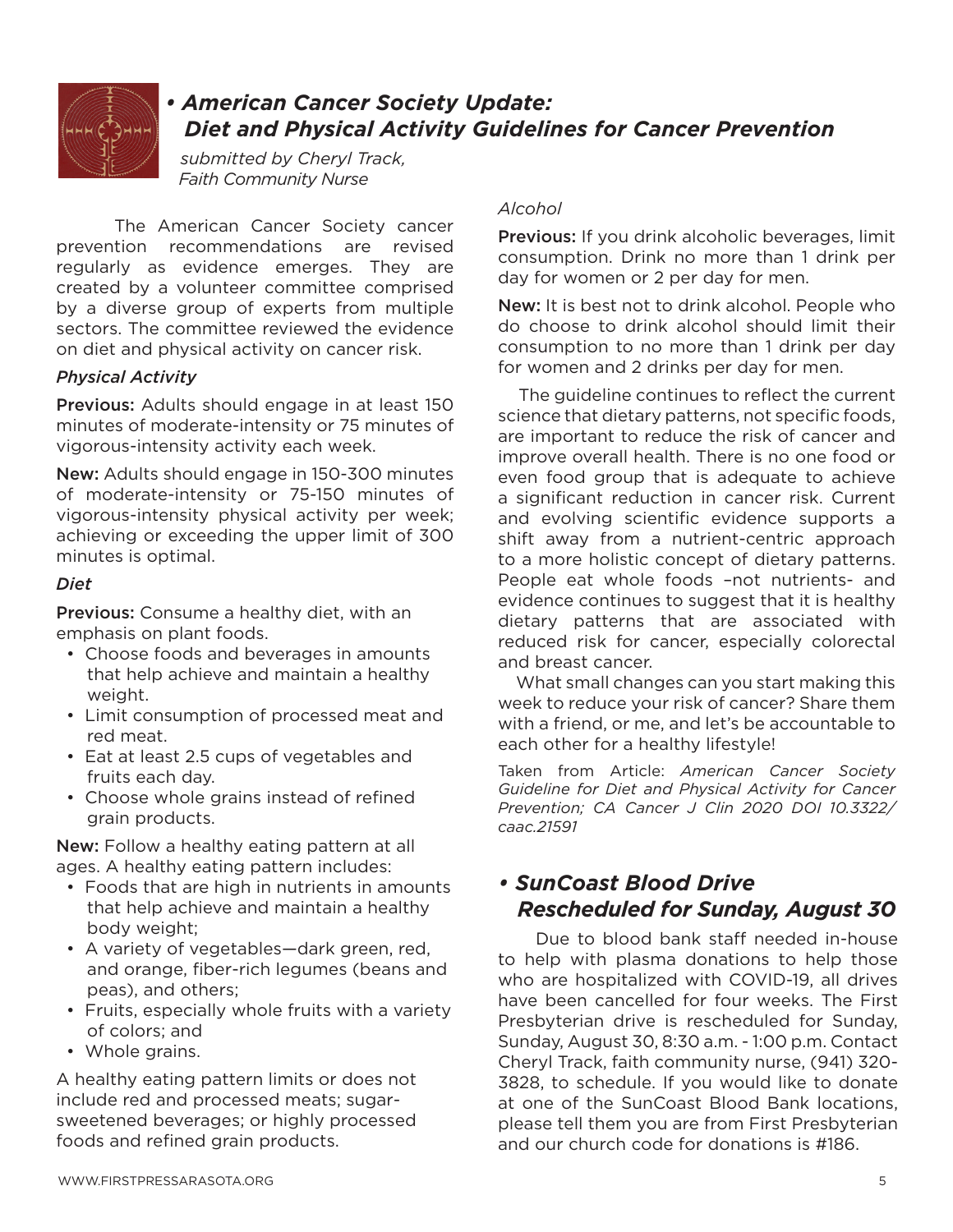## *• Construction by Anna H. Bedford, May 4, 2020, Sarasota, Florida*



Like recreational boating, construction's deemed an essential service in Florida. It never stops. I, classified as non-essential (Who knew?), must shelter in place, adjacent, but apart from condo neighbors. But, ah, the unfolding pageant to behold from a sequestered window nine stories up from Sarasota Bay. Look down: hard hats, neon vests scurry with mysterious purpose. Look up: orange dolls swing twenty stories high confident on precarious platforms. Look just ahead: a disembodied giant bows to scoop a mouthful of Florida sand, to twist, then rudely spit it out. Of this it never tires until all of this is here and all of that is there and over eight coronavirus weeks a hole becomes foundation and foundation becomes an emerging high rise, a masterpiece in planning and production buzzing with occupants this time next year.

Allowed an outing once a day for exercise I edge around this hive of busy building past signs that shout "Road closed!" "Take care!" to walk around the Bay find solace in the emptiness the quiet companionship of heron, egret, and, strutting on long orange legs, an ibis. Look just ahead: on sun-bleached rocks, anhingas spread arms of adoration. Look down: from unmeasured heights a pelican crashes waterward for breakfast, comes dripping up, pouch full for eating later.



Look up: construction! The osprey's built a nest on a handy post thoughtfully provided but, surely, an impossibly precarious platform! I know this couple; they come back every year their building skills have not improved some scraggly twigs, a dangling ribbon but once again a chirping chick proves these hovering parents ace their job building a little life. They don't need me, nor does the mocking bird that dives down screaming, "Not wanted here!" "Move on!"

> Not needed, I obey to construct a lonely life indoors as best I can.

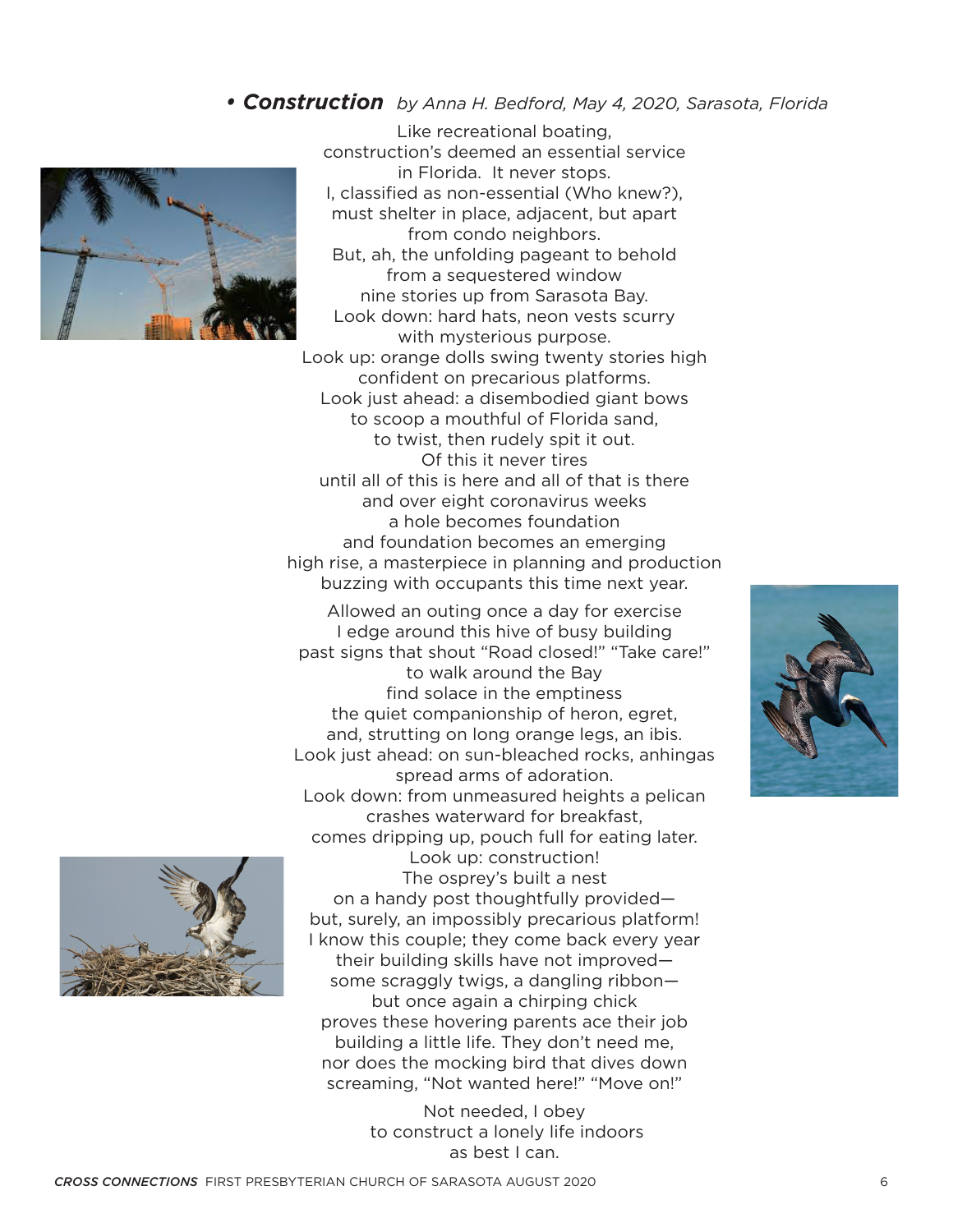## *• Birthdays*

| 1      | Amy Davis<br><b>Cecile McPheeters</b>              | 13 | <b>Neal Price</b><br>Yajaira Adumua                 |
|--------|----------------------------------------------------|----|-----------------------------------------------------|
|        | <b>Tiffany Campbell</b>                            | 14 | Sue Spigel                                          |
| 2      | Nicole Muir<br>Marcia Kleinschmidt                 |    | Tom Allen<br>Tina Jiva                              |
|        | Dana Gaddis                                        |    | Mo Aubry                                            |
|        | <b>Bill Conroy</b>                                 |    | <b>Heather Buinic</b>                               |
|        | Dick Wigton                                        |    | Charles Winshi                                      |
| 3      | <b>Brian Track</b>                                 | 15 | Susie Smith                                         |
| 4      | Patricia Akal                                      |    | Maryann Wells-                                      |
|        | McLain Miller                                      |    | Elizabeth Blitz                                     |
|        | Molly Nurczyk                                      |    | Julio Yanez                                         |
|        | Stephanie Copa                                     | 16 | Elaine Barnett                                      |
| 5      | <b>Bob Messick</b>                                 |    | Maggie Courte                                       |
|        | Linda Wishart                                      | 18 | <b>Beverly Eckert</b>                               |
|        | Mark Johnson                                       |    | <b>Turner Allen</b>                                 |
|        | Marilyn Tschirgi                                   | 19 | <b>Rich Paul</b>                                    |
|        | <b>Pam Mathes</b>                                  | 20 | Michael Brown<br>Sarah Van Nost                     |
| 6      | Dawn Blomgren<br>Rose Cardinal                     |    | <b>Rich McGuire</b>                                 |
|        | <b>Tish Goodale</b>                                |    | <b>Daniel Morris</b>                                |
|        | Olami Sanchez                                      | 21 | Lilly Herrli                                        |
| 7      | <b>Bobbie Dean</b>                                 |    | Judith Hart                                         |
|        | Joey DeLuca                                        |    | Kitty Werner                                        |
| 8      | Velma Yost                                         |    | Toni Westerfiel                                     |
|        | Anne Whiteside                                     | 22 | David Delaney                                       |
|        | Mary Federico                                      |    | Linda Hildebraı                                     |
| 9      | C. Manly Molpus                                    |    | Vicky Urban                                         |
|        | Kathy Messick                                      |    | Phil Humphrey:                                      |
| 11     | Molly Hudson                                       |    | Jeff Craig                                          |
| $\sim$ | Sebastian Contreras<br>$\sim$ $\sim$ $\sim$ $\sim$ | 23 | Joan DePlonty<br>اللمانة فالفاف والمتواط والمتحددات |
|        |                                                    |    |                                                     |

- 12 Clara Ordonez
- 13 Emmy Schmidt

## *• Anniversaries*

- 1 Steve & Patty Largo
- 2 Scott & Janice McLeod
- 3 Marvin & Mary Ellen Miller Jack & Trisha Senterfitt
- 4 Ron & Kelly Saba Sean & Christine Harrington
- 5 Sam & Muffie Ochi
- 6 Rod & Judy Rhoades 7 Bob & Carol Brightman Scott & Julie Griffith
- 8 Berry & Lynne Catlin
- 9 Joey & Thyra Schwab
- 11 Dick & Kay Steinman Lorenzo & Carrie Mills Bob & Patti Wrobel
- 12 Jean & Yvonne Dumas
- 18 Tim & Cindy Hallinan

| 13 | <b>Neal Price</b>       | 23             |
|----|-------------------------|----------------|
|    | Yajaira Adumuah         |                |
|    | Sue Spigel              | 24             |
| 14 | Tom Allen               |                |
|    | Tina Jiva               |                |
|    | Mo Aubry                | 25             |
|    | <b>Heather Buinicki</b> |                |
|    | Charles Winship         |                |
| 15 | Susie Smith             |                |
|    | Maryann Wells-Bowman    | 26             |
|    | Elizabeth Blitz         |                |
|    | Julio Yanez             |                |
| 16 | <b>Elaine Barnett</b>   | 27             |
|    | Maggie Courter          | 28             |
| 18 | <b>Beverly Eckert</b>   |                |
|    | <b>Turner Allen</b>     |                |
| 19 | Rich Paul               |                |
| 20 | Michael Brown           | 29             |
|    | Sarah Van Nostrand      |                |
|    | <b>Rich McGuire</b>     | 3 <sub>C</sub> |
|    | <b>Daniel Morris</b>    |                |
| 21 | Lilly Herrli            |                |
|    | Judith Hart             |                |
|    | Kitty Werner            | 31             |
|    | Toni Westerfield        |                |
| 22 | David Delaney           |                |
|    | Linda Hildebrandt       |                |
|    | Vicky Urban             |                |

Phil Humphreys

Jessica Wright Barbara Shepherd

- Chrissy Catlin
	- Anderson Angel Kai Bohl Linda Harrison Vicky Scott
- **Greg Hawkins** Margaret Cass Brian Holmes Claire Copa Maddy Boehm
	- Rogers Moore Eric Tingstrom
	- Tony Strong, IV
- Carla Harding Billy West Charlotte Harrington Lark Rippy
- Sue Benjamin Karen Gremli
- 30 Barbara Anderson Garrett Heburn Patrick Monahan James Griffith
	- **Henry Mills** Jane Friday William Morgan Verna Dederer

- 20 Larry & Marcia Schaper
	- Andy & Barbara Anderson
- 21 Tim & Lynne Goslee
- 22 Kent & Joanne Simons
- 23 John & Valerie Schaub 24 Bob & Emilie Kimbrough
	- Al & Barbara Zappala Matthew Leshko & Abbey Tyrna
- 25 Greg & Rhonda Hawkins Floyd & Janet Churn Charles & Geraldine Bernier
- 26 Gunther & Linda Lahm
- 27 Bob & Michelle Messick Dave & Francesca Muir
- 28 Bruce & Melinda Marsh Ken & Marsha Fischl
- 29 Ted & Mary Jo Kline
- 31 Tony & Mary Williams



your church family